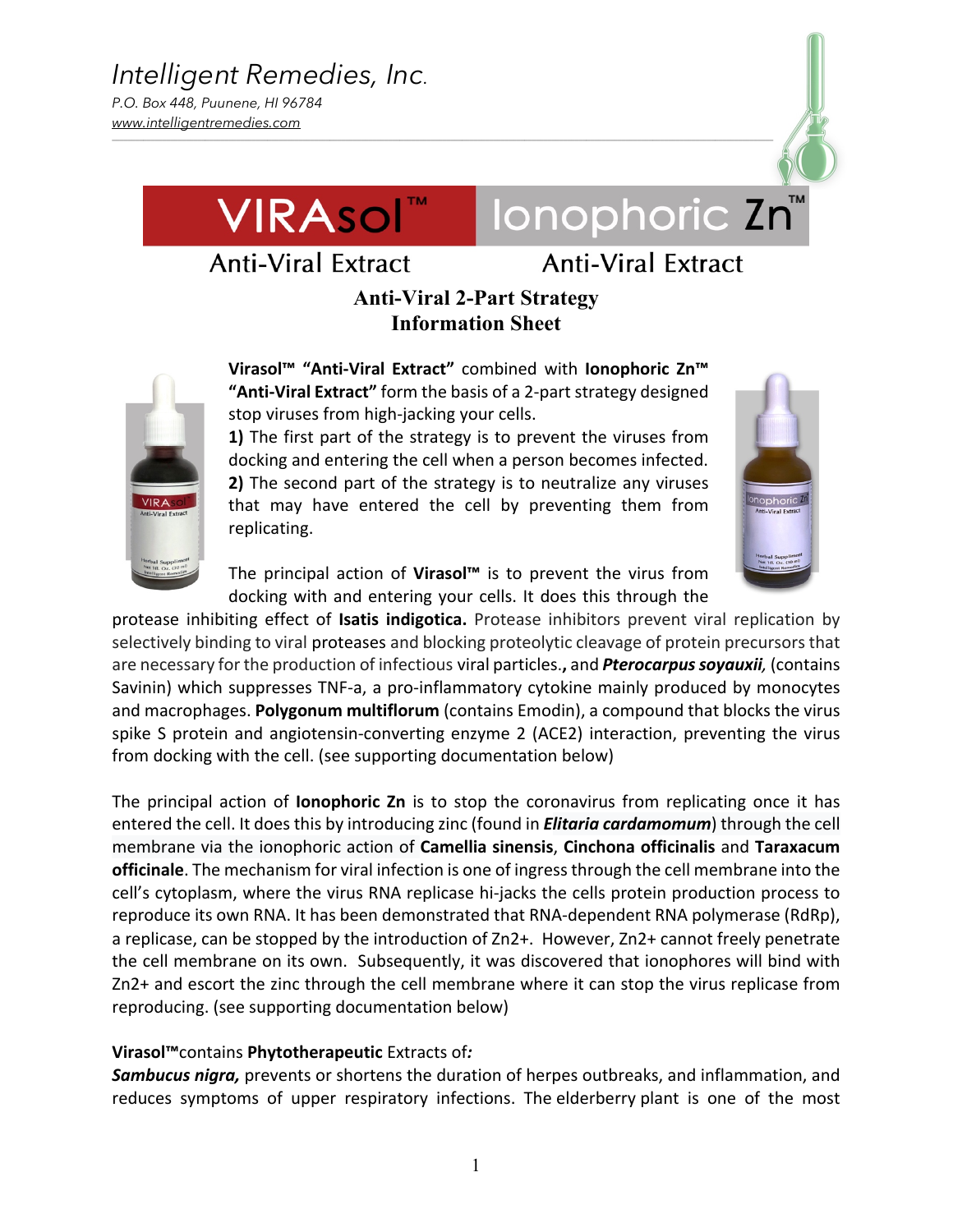

powerful for preventing and treating colds and influenza. Elderberry has been used to treat influenza, colds, and sinusitis, and has been reported to have antiviral activity against influenza and herpes simplex.

*Tabebuia impetiginosa* is rich in naphthoquinones, plant-based compounds that exert antibacterial, antiviral, and antifungal effects, treats anemia, asthma, bronchitis, and influenza.

*Isatis indigotica*, the Traditional Chinese Medicine (板藍根 Bǎn Lán Gēn) is used for high fever, headache, infections, scarlet fever, pharyngitis, cold and flu, and pneumonia. It is antibacterial and antiviral. It contains inhibitors against the virus enzymes, such as the nsP13 helicase and 3CL protease.

**Pterocarpus soyauxii**, inhibited the production of NO and PGE<sub>2</sub>, and the expression of iNOS and COX-2 proteins in LPS-stimulated BV2 microglial cells. In addition, this compound significantly suppressed the release of IL-1*β* and TNF-*α* at the protein and mRNA levels.

**Polygonum multiflorum** contains Emodin, an anthraquinone compound that significantly blocked the S protein and ACE2 interaction.

**Ionophoric Zn™** contains **Phytotherapeutic** Extracts of:

*Elitaria cardamomum,* the highest source of plant-based zinc.

*Curcuma longa* a powerful anti-oxidant and has anti-inflammatory properties.

**Camellia sinensis,** Source of Epigallocatechin 3-gallate (EGCG) an Ionophoric molecule.

**Cinchona officinalis,** Source of Quinine- an ionophoric molecule.

**Taraxacum officinale,** Source of Quercitin (QCT)- an ionophoric molecule.

*Cinnamomum verum*. Contains antioxidants, including polyphenols, phenolic acid and flavonoids.

Quercitin (QCT), epigallocatechin3-gallate (EGCG) and Chloroquine (Cq) are ionophores and can efficiently transport Zn2+ through the cell membrane where it can impair the replication of a variety of RNA viruses, including Sars-CoV-2 virus. Increasing the intracellular Zinc concentration with zinc-ionophores has been attributed to interference with viral polyprotein replication.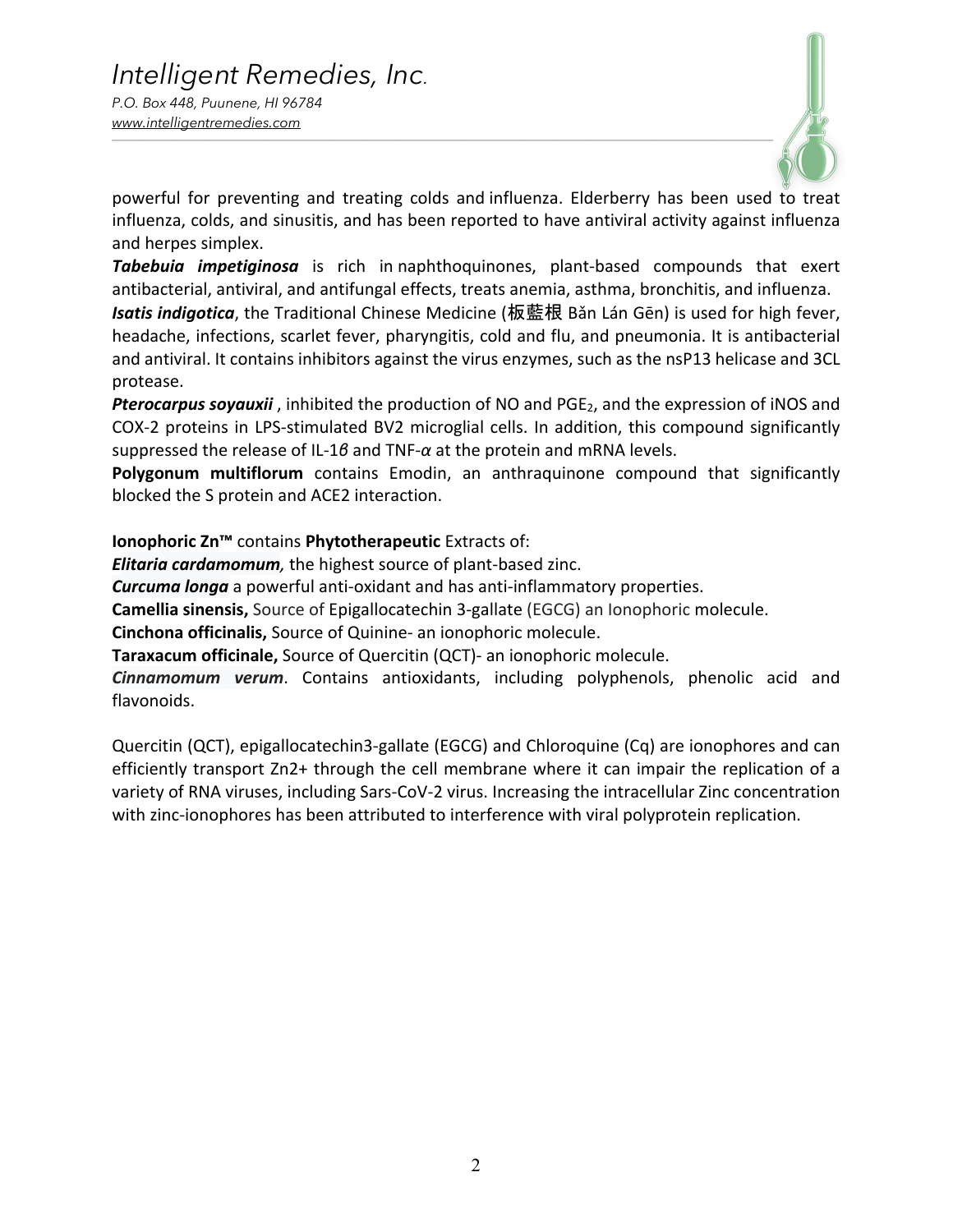



PLOS PATHOGENS

## $Zn^{2+}$  Inhibits Coronavirus and Arterivirus RNA Polymerase Activity *In Vitro* and Zinc Ionophores Block the Replication of These Viruses in Cell Culture

Aartjan J. W. te Velthuis<sup>1</sup>, Sjoerd H. E. van den Worm<sup>1</sup>, Amy C. Sims<sup>2</sup>, Ralph S. Baric<sup>2</sup>, Eric J. Snijder<sup>1\*</sup>, Martijn J. van Hemert $^{1*}$ 

1 Molecular Virology Laboratory, Department of Medical Microbiology, Center of Infectious Diseases, Leiden University Medical Center, Leiden, The Netherlands, 2 Departments of Epidemiology and Microbiology and Immunology, University of North Carolina at Chapel Hill, Chapel Hill, North Carolina, United States of America

#### Abstract

Increasing the intracellular  $Zn^{2+}$  concentration with zinc-ionophores like pyrithione (PT) can efficiently impair the replication of a variety of RNA viruses, including poliovirus and influenza virus. For some viruses this effect has been attributed to interference with viral polyprotein processing. In this study we demonstrate that the combination of  $\text{Zn}^{2+}$  and PT at low concentrations (2 µM  $\text{Zn}^{2+}$  and 2 µM PT) inhibits the replication of SARS-coronavirus (  $^+$  and 2  $\mu$ M PT) inhibits the replication of SARS-coronavirus (SARS-CoV) and equine arteritis virus (EAV) in cell culture. The RNA synthesis of these two distantly related nidoviruses is catalyzed by an RNA-dependent RNA polymerase (RdRp), which is the core enzyme of their multiprotein replication and transcription complex (RTC). Using an<br>activity assay for RTCs isolated from cells infected with SARS-CoV or EAV—thus eliminating the need fo across the plasma membrane—we show that  $Zn^{2+}$  efficiently inhibits the RNA-synthesizing activity of the RTCs of both viruses. Enzymatic studies using recombinant RdRps (SARS-CoV nsp12 and EAV nsp9) purified from E. coli subsequently revealed that  $Zn^{2+}$  directly inhibited the *in vitro* activity of both nidovirus polymerases. More specifically,  $Zn^{2+}$  was found to block the initiation step of EAV RNA synthesis, whereas in the case of the SARS-CoV RdRp elongation was inhibited and template binding reduced. By chelating  $Zn^{2+}$  with MgEDTA, the inhibitory effect of the divalent cation could be reversed, which provides a novel experimental tool for in vitro studies of the molecular details of nidovirus replication and transcription.

Citation: te Velthuis AJW, van den Worm SHE, Sims AC, Baric RS, Snijder EJ, et al. (2010) Zn<sup>2+</sup> Inhibits Coronavirus and Arterivirus RNA Polymerase Activity In Vitro and Zinc Ionophores Block the Replication of These Viruses in Cell Culture. PLoS Pathog 6(11): e1001176. doi:10.1371/journal.ppat.1001176

Editor: Raul Andino, University of California San Francisco, United States of America

Received May 17, 2010; Accepted October 1, 2010; Published November 4, 2010

Copyright: © 2010 te Velthuis et al. This is an open-access article distributed under the terms of the Creative Commons Attribution License, which permits ted use, distribution, and reproduction in any medium, provided the original author and source are credited

Funding: This work was supported by the Netherlands Organization for Scientific Research (NWO) with grants from the Council for Chemical Sciences (NWO-CW grant 700.55.002 and 700.57.301) and an NWO Toptalent grant (021.001.037). The funders had no role in study design, data collection and analysis, decision to publish, or preparation of the manuscript.

Competing Interests: The authors have declared that no competing interests exist.

\* E-mail: e.j.snijder@lumc.nl (ES); m.j.van\_hemert@lumc.nl (MJvH)

#### Introduction

Zinc ions are involved in many different cellular processes and have proven crucial for the proper folding and activity of various cellular enzymes and transcription factors.  $\text{Zn}^{2+}$  is probably an important cofactor for numerous viral proteins as well. Nevertheless, the intracellular concentration of free  $Zn^{2+}$  is maintained at a relatively low level by metallothioneins, likely due to the fact that  $\text{Zn}^{2+}$  can serve as intracellular second messenger and may trigger apoptosis or a decrease in protein synthesis at elevated concentrations [1,2,3]. Interestingly, in cell culture studies, high  $\rm Zn^{2+}$  concentrations and the addition of compounds that stimulate cellular import of  $\text{Zn}^{2+}$ , such as hinokitol (HK), pyrrolidine dithiocarbamate (PDTC) and pyrithione (PT), were found to inhibit the replication of various RNA viruses, including influenza virus [4], respiratory syncytial virus [5] and several picornaviruses [6,7,8,9,10,11]. Although these previous studies provided limited mechanistic information, this suggests that intracellular  $\text{Zn}^{2+}$  levels affect a common step in the replicative cycle of these viruses.

In cell culture,  $\overrightarrow{PT}$  stimulates  $\overrightarrow{Z}$  uptake within minutes and inhibits RNA virus replication through a mechanism that has only been studied in reasonable detail for picornaviruses [11,12].

In vitro studies with purified rhinovirus and poliovirus 3C proteases revealed that protease activity was inhibited by  $\text{Zn}^{2+}$  [13,14], which is in line with the inhibition of polyprotein processing by zinc ions that was observed in cells infected with human rhinovirus and coxsackievirus B3 [11]. The replication of segmented negative-strand RNA viruses such as influenza virus, however, does not depend on polyprotein processing and the effect of PDTC-mediated  $\text{Zn}^{2+}$  import was therefore hypothesized to result from inhibition of the viral RNA-dependent RNA polymerase (RdRp) and cellular cofactors [4]. Moreover, an inhibitory effect of  $Zn^{2+}$  on the activity of purified RdRps from rhinoviruses and hepatitis C virus was noted, but not investigated in any detail [15,16].

Details on the effect of zinc ions are currently largely unknown for nidoviruses. This large group of positive-strand RNA (+RNA) viruses includes major pathogens of humans and livestock, such as severe acute respiratory syndrome coronavirus (SARS-CoV), other human coronaviruses, the arteriviruses equine arteritis virus (EAV), and porcine reproductive and respiratory syndrome virus (PRRSV) [17,18]. The common ancestry of nidoviruses is reflected in their similar genome organization and expression strategy, and in the conservation of a number of key enzymatic functions in their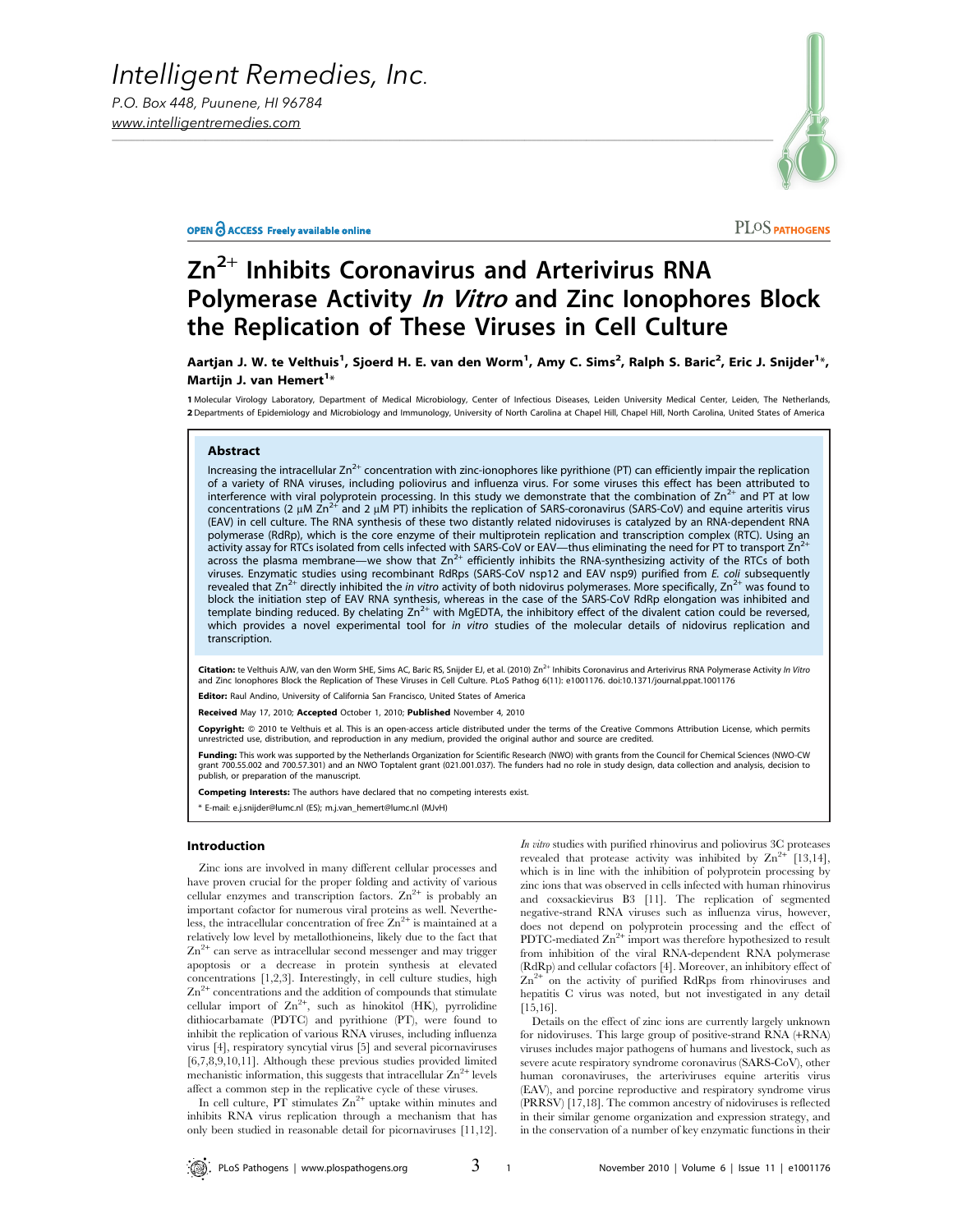*Intelligent Remedies, Inc.*

*P.O. Box 448, Puunene, HI 96784 www.intelligentremedies.com*



# AGRICULTURAL AND **FOOD CHEMISTRY**

Article pubs.acs.org/JAFC

### Zinc Ionophore Activity of Quercetin and Epigallocatechin-gallate: From Hepa 1‑6 Cells to a Liposome Model

Husam Dabbagh-Bazarbachi,<sup>†,⊥</sup> Gael Clergeaud,<sup>‡,⊥</sup> Isabel M. Quesada,<sup>§</sup> Mayreli Ortiz,<sup>‡</sup> Ciara K. O'Sullivan, $*$ , $*$ ,∥ and Juan B. Fernández-Larrea $*$ ,†

† Nutrigenomics Research Group, Department of Biochemistry and Biotechnology, and ‡ Nanobiotechnology & Bioanalysis Group, Department of Chemical Engineering, Universitat Rovira i Virgili, 43007 Tarragona, Spain

§ Vascular Biology Laboratory, IMBECU-CONICET, Facultad de Ciencias Medicas, Universidad Nacional de Cuyo, 5500 Mendoza, ́ Argentina

∥ InstitucióCatalana de Recerca i Estudis Avancats, 08010 Barcelona, Spain ̧

ABSTRACT: Labile zinc, a tiny fraction of total intracellular zinc that is loosely bound to proteins and easily interchangeable, modulates the activity of numerous signaling and metabolic pathways. Dietary plant polyphenols such as the flavonoids quercetin (QCT) and epigallocatechin-gallate act as antioxidants and as signaling molecules. Remarkably, the activities of numerous enzymes that are targeted by polyphenols are dependent on zinc. We have previously shown that these polyphenols chelate zinc cations and hypothesized that these flavonoids might be also acting as zinc ionophores, transporting zinc cations through the plasma membrane. To prove this hypothesis, herein, we have demonstrated the capacity of QCT and epigallocatechin-gallate to rapidly increase labile zinc in mouse hepatocarcinoma Hepa 1-6 cells as well as, for the first time, in liposomes. In order to confirm that the polyphenols transport zinc cations across the plasma membrane independently of plasma membrane zinc transporters, QCT, epigallocatechin-gallate, or clioquinol (CQ), alone and combined with zinc, were added to unilamellar dipalmitoylphosphocholine/cholesterol liposomes loaded with membrane-impermeant FluoZin-3. Only the combinations of the chelators with zinc triggered a rapid increase of FluoZin-3 fluorescence within the liposomes, thus demonstrating the ionophore action of QCT, epigallocatechin-gallate, and CQ on lipid membrane systems. The ionophore activity of dietary polyphenols may underlay the raising of labile zinc levels triggered in cells by polyphenols and thus many of their biological actions. KEYWORDS: clioquinol, epigallocatechin-gallate, flavonoids, liposomes, quercetin, zinc ionophores

#### 1. INTRODUCTION

Quercetin (QCT), a water-insoluble flavonoid present in onions, nuts, and many other vegetables, and epigallocatechin-3-gallate (EGCG), a water-soluble flavonoid present in green tea, are among the most consumed and most studied polyphenols present in the human diet.<sup>1</sup> Flavonoids are considered bioactive micronutrients whose regular consumption, either as food components, or as dietary supplements and  $nutraceuticals$ ,  $<sup>2</sup>$  entails benefits for human health, including</sup> prevention and amelioration of cancers,<sup>3</sup> diabetes, and cardiovascular<sup>4</sup> and neurodegenerative<sup>5</sup> diseases. Many of the health benefits of flavonoids have historically been ascribed to their antioxidant activity, which they exert directly by scavenging reactive oxygen species (ROS) and by chelating the redox-active transition metals iron and copper, which may act as ROS generators in biological systems.<sup>6</sup> Flavonoids also act as antioxidants indirectly by inhibiting redox-sensitive transcription factors and pro-oxidant enzymes as well as through induction of phase II and antioxidant enzymes.<sup>7</sup> However, it is currently believed that the levels of polyphenols achieved through ingestion are not enough to justify their wide array of biological actions. Beyond their antioxidant actions, flavonoids are also known to act as signaling molecules that, either directly or indirectly, interact with proteins and nucleic acids, thus modulating multiple cell signaling pathways, gene

transcription, metabolic fluxes, and cell fate including apoptosis.<sup>8,9</sup>

Diverse polyphenols have been shown able to form complexes with the redox-inactive transition metal zinc.<sup>10</sup> Zinc is an essential micronutrient for humans, the deficiency of which causes multiple dysfunctions, including alterations of glucidic and lipidic metabolisms.<sup>11</sup> Within cells, the vast majority of zinc cations (in concentrations usually ranging from 100 to 300  $\mu$ M for most cells) are tightly bound to proteins, functioning as a catalytic or structural component of an estimated 3000 mammalian proteins involved in virtually all cellular processes.<sup>12</sup> A minor fraction of intracellular zinc, termed labile zinc, exists in its free ionic form (picomolar concentrations) or loosely bound to proteins (in nanomolar concentrations). This pool of zinc is detectable by specific fluorophores with very high affinities for zinc cations at neutral pH such as Zinquin and FluoZin-3. Zinc ionophores such as pyrithione and clioquinol (CQ) have been used to increment labile zinc within cells and determine the fundamental roles that this zinc pool plays in cellular biology. Thus, free and labile zinc acts as second messenger molecule, which modulates the

| Received:  | April 1, 2014 |
|------------|---------------|
| Revised:   | July 22, 2014 |
| Accepted:  | July 22, 2014 |
| Published: | July 22, 2014 |

● ACS Publications © 2014 American Chemical Society **8085** dx.doi.org/10.1021/jf50146331*J. Agric. Food Chem.* 2014, 62, 8085–8093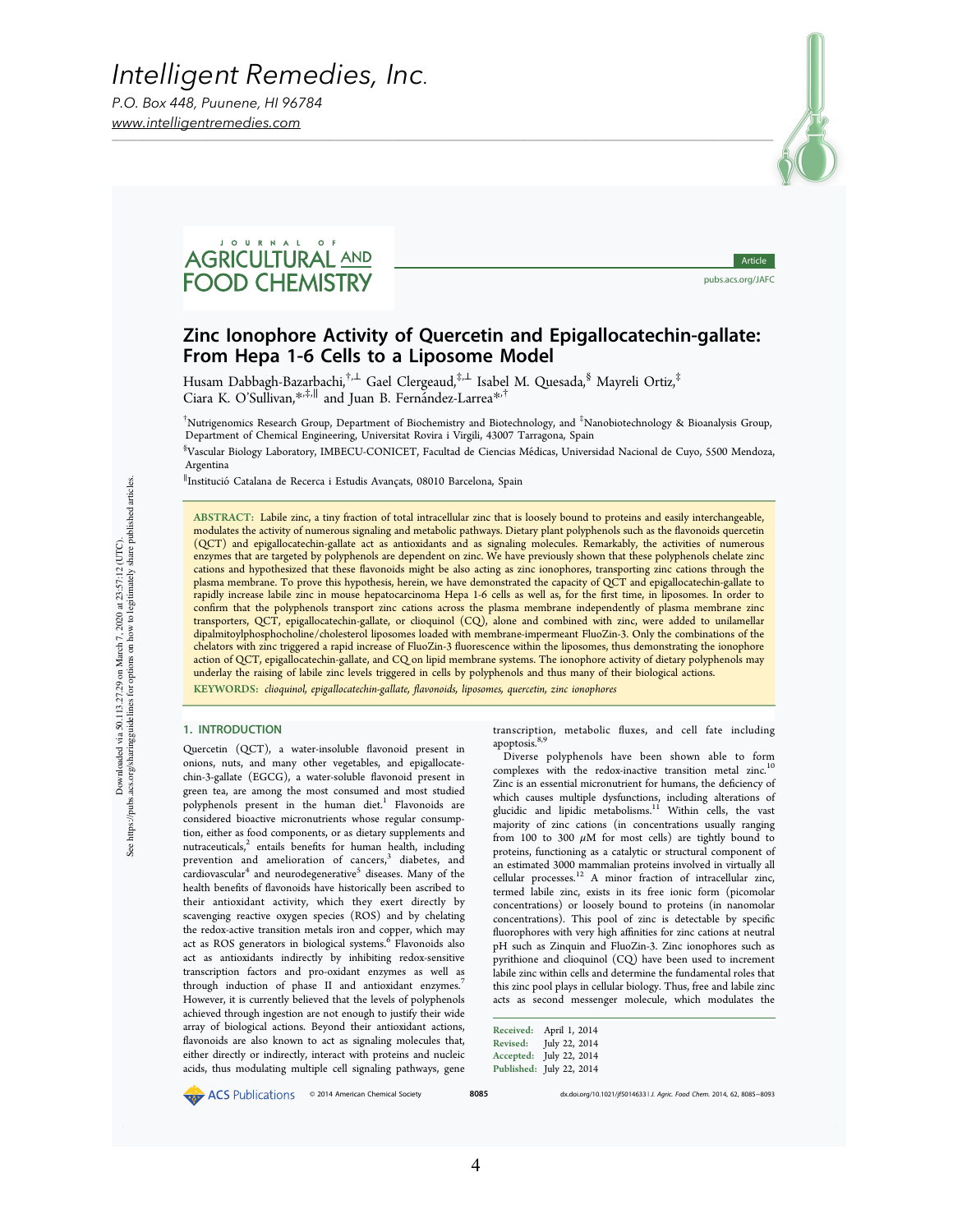*P.O. Box 448, Puunene, HI 96784 www.intelligentremedies.com*

#### OPEN O ACCESS Freely available online



## Chloroquine Is a Zinc Ionophore



1 Department of Pathology, University of Oklahoma Health Sciences Center, Oklahoma City, Oklahoma, United States of America, 2 Department of Radio-Oncology, Nanjing Medical University Affiliated Suzhou Hospital, Suzhou, China, 3 Department of Pharmacology, School of Pharmacy, Xuzhou Medical College, Xuzhou, Chin

Jing Xue $^{1,2}$ , Amanda Moyer $^1$ , Bing Peng $^{1,3}$ , Jinchang Wu $^2$ , Bethany N. Hannafon $^1$ , Wei-Qun Ding $^{1*}$ 

*\_\_\_\_\_\_\_\_\_\_\_\_\_\_\_\_\_\_\_\_\_\_\_\_\_\_\_\_\_\_\_\_\_\_\_\_\_\_\_\_\_\_\_\_\_\_\_\_\_\_\_\_\_\_\_\_\_\_\_\_\_\_\_\_\_\_\_\_\_\_\_\_\_\_\_\_\_\_\_\_\_\_\_\_\_\_\_\_\_\_\_\_\_\_\_\_\_\_\_\_\_\_\_\_\_\_\_\_\_\_\_\_\_\_\_\_\_\_\_\_\_\_\_\_\_\_\_\_\_\_\_\_\_\_\_\_\_\_\_\_\_\_\_\_\_\_\_\_\_\_\_\_\_\_\_\_\_\_\_\_\_\_\_\_\_\_\_\_\_\_*

#### Abstract

Chloroquine is an established antimalarial agent that has been recently tested in clinical trials for its anticancer activity. The favorable effect of chloroquine appears to be due to its ability to sensitize cancerous cells to chemotherapy, radiation therapy, and induce apoptosis. The present study investigated the interaction of zinc ions with chloroquine in a human ovarian cancer cell line (A2780). Chloroquine enhanced zinc uptake by A2780 cells in a concentration-dependent manner, as assayed using a fluorescent zinc probe. This enhancement was attenuated by TPEN, a high affinity metal-binding compound, indicating the specificity of the zinc uptake. Furthermore, addition of copper or iron ions had no effect on chloroquine-induced zinc uptake. Fluorescent microscopic examination of intracellular zinc distribution demonstrated that free zinc ions are more concentrated in the lysosomes after addition of chloroquine, which is consistent with previous reports showing that chloroquine inhibits lysosome function. The combination of chloroquine with zinc enhanced chloroquine's cytotoxicity and induced apoptosis in A2780 cells. Thus chloroquine is a zinc ionophore, a property that may contribute to chloroquine's anticancer activity.

Citation: Xue J, Moyer A, Peng B, Wu J, Hannafon BN, et al. (2014) Chloroquine Is a Zinc Ionophore. PLoS ONE 9(10): e109180. doi:10.1371/journal.pone.0109180 Editor: Yuan-Soon Ho, Taipei Medical University, Taiwan

Received June 25, 2014; Accepted September 10, 2014; Published October 1, 2014

Copyright: @ 2014 Xue et al. This is an open-access article distributed under the terms of the Creative Commons Attribution License, which permits unrestricted istribution, and reproduction in any medium, provided the original author and source are credited

Data Availability: The authors confirm that all data underlying the findings are fully available without restriction. All relevant data are within the paper.

**Funding:** This work was supported in part by grants from the American Cancer Society (CNE-117557); the Susan G. Komen for the Cure Foundation (KG081083);<br>the NIH OK-INBRE program (3P20RR016478-09S2); and the Oklahoma Cent in study design, data collection and analysis, decision to publish, or preparation of the manuscript.

Competing Interests: The authors have declared that no competing interests exist.

\* Email: weiqun-ding@ouhsc.edu

#### Introduction

Chloroquine is an antimalarial drug that has been used in humans for many years [1]. In recent years, Chloroquine has been shown to inhibit autophagy and induce apoptosis in malignant cells and thus has been tested in various experimental model systems [2] and in human clinical trials [3,4]. Studies have demonstrated that chloroquine sensitizes tumor cells to radiotherapy [5] or chemotherapy [6–8]. Therefore, chloroquine may potentially be an effective anticancer drug in clinical oncology. It has also been demonstrated that chloroquine sensitizes breast cancer cells to chemotherapy independent of autophagy inhibition [9], and the potential side effects of chloroquine therapy have also been cautiously discussed [10,11]. This indicates that a more detailed understanding of chloroquine's anticancer mechanism is required in order to further develop this compound into an effective anticancer agent.

Chloroquine exerts a pleiotropic effect in eukaryotic cells, including an elevation of vacuolar pH when trapped in acidic organelles, such as lysosomes. This increase in pH disrupts lysosomal acidification leading to the impairment of autophagosome fusion and autophagic degradation [12,13]. At the molecular level, chloroquine has been shown to act synergistically with an Akt inhibitor to induce tumor cell death [14]. However, our understanding of chloroquines' action at the cellular and molecular level in cancer cells is quite limited.

We have previously reported that zinc ions exhibit anticancer activity by altering lysosome membrane permeability [15] and via gene expression regulation [16]. Zinc binding compounds, especially zinc ionophores, are a new group of potential anticancer

agents that target zinc to the lysosomes and induce lysosomemediated apoptosis of cancer cells [17]. In addition, the role of zinc in regulating autophagy has been recently realized [18]. Whereas previous studies have found that metal containing chloroquine complexes may lead to enhanced antimalarial activity [19], its interaction with zinc ions has never been investigated in any biological system. Given the reported anticancer activity of zinc ions and chloroquine and their involvement in lysosomal functions, we sought to investigate whether zinc ions interact with chloroquine and whether this interaction alters chloroquine's anticancer activity. We report that chloroquine is a zinc ionophore, which targets zinc to the lysosomes, and that the combination of zinc and chloroquine enhances their cytotoxicity and induces apoptosis in a human cancer cell model system.

#### Materials and Methods

#### Materials

The antibody for caspase-3 was from Santa Cruz Biotechnology, Inc. (Santa Cruz, CA). The LC3B-II antibody was from Stressgen (Ann Arbor, MI). The PARP antibody was from Cell Signaling Technology (Danvers, MA). The FluoZin-3 AM probe and LysoTracker probe were purchased from Life Technologies Co. (Carlsbad, CA). CellTiter 96 Aqueous Solution (MTS assay) was from Promega (Madison, WI). Chloroquine diphosphate, zinc chloride, cupric chloride, iron chloride, N,N,N',N'-Tetrakis(2pyridylmethyl)ethylenediamine (TPEN), Ca-EDTA, the  $\beta$ -actin antibody and other chemical agents were analytic grade and purchased from Sigma-Aldrich (St. Louis, MO).

PLOS ONE | www.plosone.org 1 October 2014 | Volume 9 | Issue 10 | e109180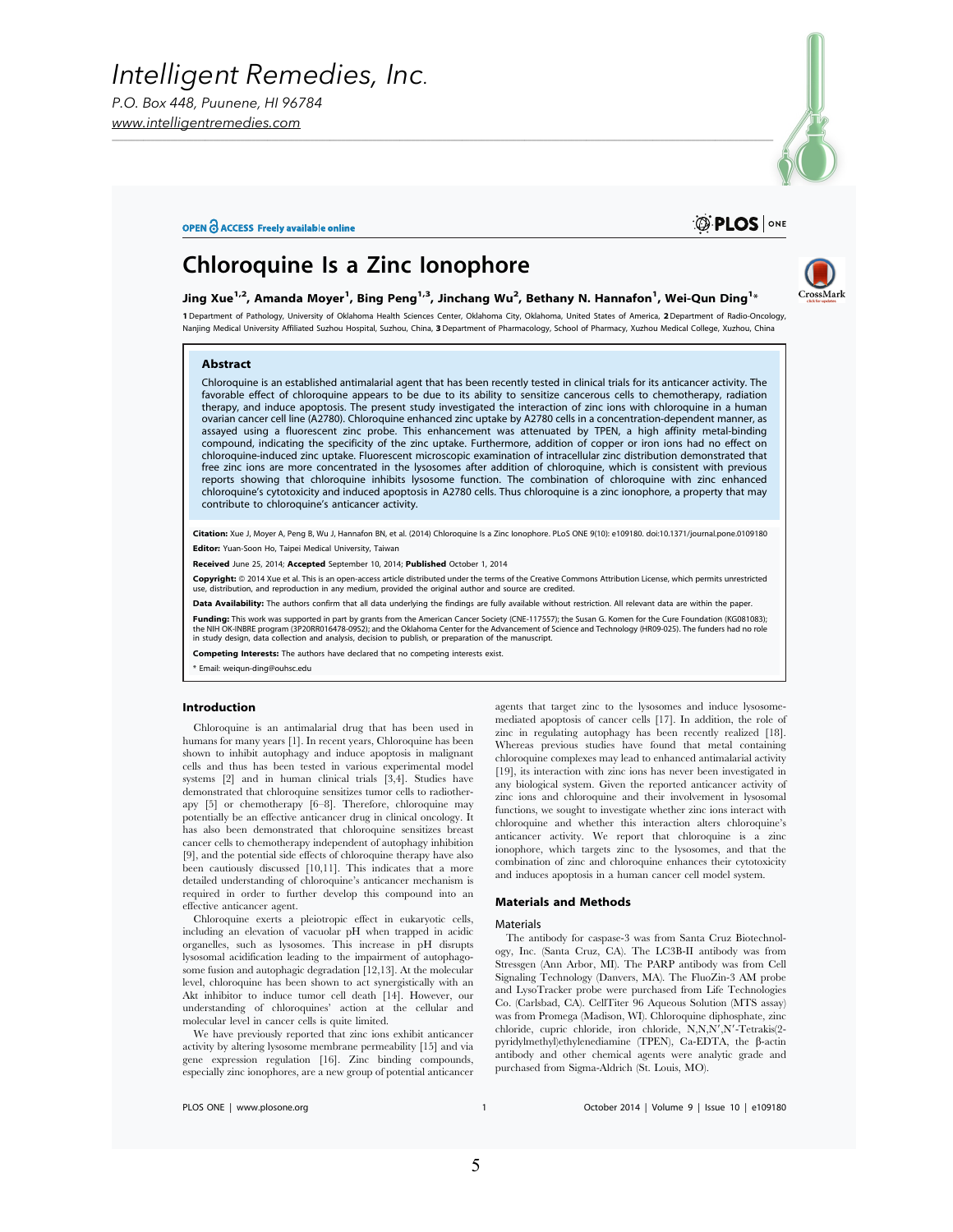

**BioMed Central** 

# Virology Journal

### Research Open Access

### **Chloroquine is a potent inhibitor of SARS coronavirus infection and spread**

Martin J Vincent<sup>1</sup>, Eric Bergeron<sup>2</sup>, Suzanne Benjannet<sup>2</sup>, Bobbie R Erickson<sup>1</sup>, Pierre E Rollin<sup>1</sup>, Thomas G Ksiazek<sup>1</sup>, Nabil G Seidah<sup>2</sup> and Stuart T Nichol<sup>\*1</sup>

Address: 1Special Pathogens Brach, Division of Viral and Rickettsial Diseases, Centers for Disease Control and Prevention, 1600 Clifton Road, Atlanta, Georgia, 30333, USA and 2Laboratory of Biochemical Neuroendocrinology, Clinical Research Institute of Montreal, 110 Pine Ave West, Montreal, QCH2W1R7, Canada

Email: Martin J Vincent - mvincent@cdc.gov; Eric Bergeron - bergere@ircm.qc.ca; Suzanne Benjannet - benjans@ircm.qc.ca; Bobbie R Erickson - BErickson1@cdc.gov; Pierre E Rollin - PRollin@cdc.gov; Thomas G Ksiazek - TKsiazek@cdc.gov; Nabil G Seidah - seidahn@ircm.qc.ca; Stuart T Nichol\* - SNichol@cdc.gov \* Corresponding author

Published: 22 August 2005

*Virology Journal* 2005, **2**:69 doi:10.1186/1743-422X-2-69

This article is available from: http://www.virologyj.com/content/2/1/69

© 2005 Vincent et al; licensee BioMed Central Ltd.

This is an Open Access article distributed under the terms of the Creative Commons Attribution License (http://creativecommons.org/licenses/by/2.0), which permits unrestricted use, distribution, and reproduction in any medium, provided the original work is properly cited.

Received: 12 July 2005 Accepted: 22 August 2005

#### **Abstract**

**Background:** Severe acute respiratory syndrome (SARS) is caused by a newly discovered coronavirus (SARS-CoV). No effective prophylactic or post-exposure therapy is currently available.

**Results:** We report, however, that chloroquine has strong antiviral effects on SARS-CoV infection of primate cells. These inhibitory effects are observed when the cells are treated with the drug either before or after exposure to the virus, suggesting both prophylactic and therapeutic advantage. In addition to the well-known functions of chloroquine such as elevations of endosomal pH, the drug appears to interfere with terminal glycosylation of the cellular receptor, angiotensinconverting enzyme 2. This may negatively influence the virus-receptor binding and abrogate the infection, with further ramifications by the elevation of vesicular pH, resulting in the inhibition of infection and spread of SARS CoV at clinically admissible concentrations.

**Conclusion:** Chloroquine is effective in preventing the spread of SARS CoV in cell culture. Favorable inhibition of virus spread was observed when the cells were either treated with chloroquine prior to or after SARS CoV infection. In addition, the indirect immunofluorescence assay described herein represents a simple and rapid method for screening SARS-CoV antiviral compounds.

#### **Background**

Severe acute respiratory syndrome (SARS) is an emerging disease that was first reported in Guangdong Province, China, in late 2002. The disease rapidly spread to at least 30 countries within months of its first appearance, and

concerted worldwide efforts led to the identification of the etiological agent as SARS coronavirus (SARS-CoV), a novel member of the family *Coronaviridae* [1]. Complete genome sequencing of SARS-CoV [2,3] confirmed that this pathogen is not closely related to any of the

> Page 1 of 10 *(page number not for citation purposes)*

6